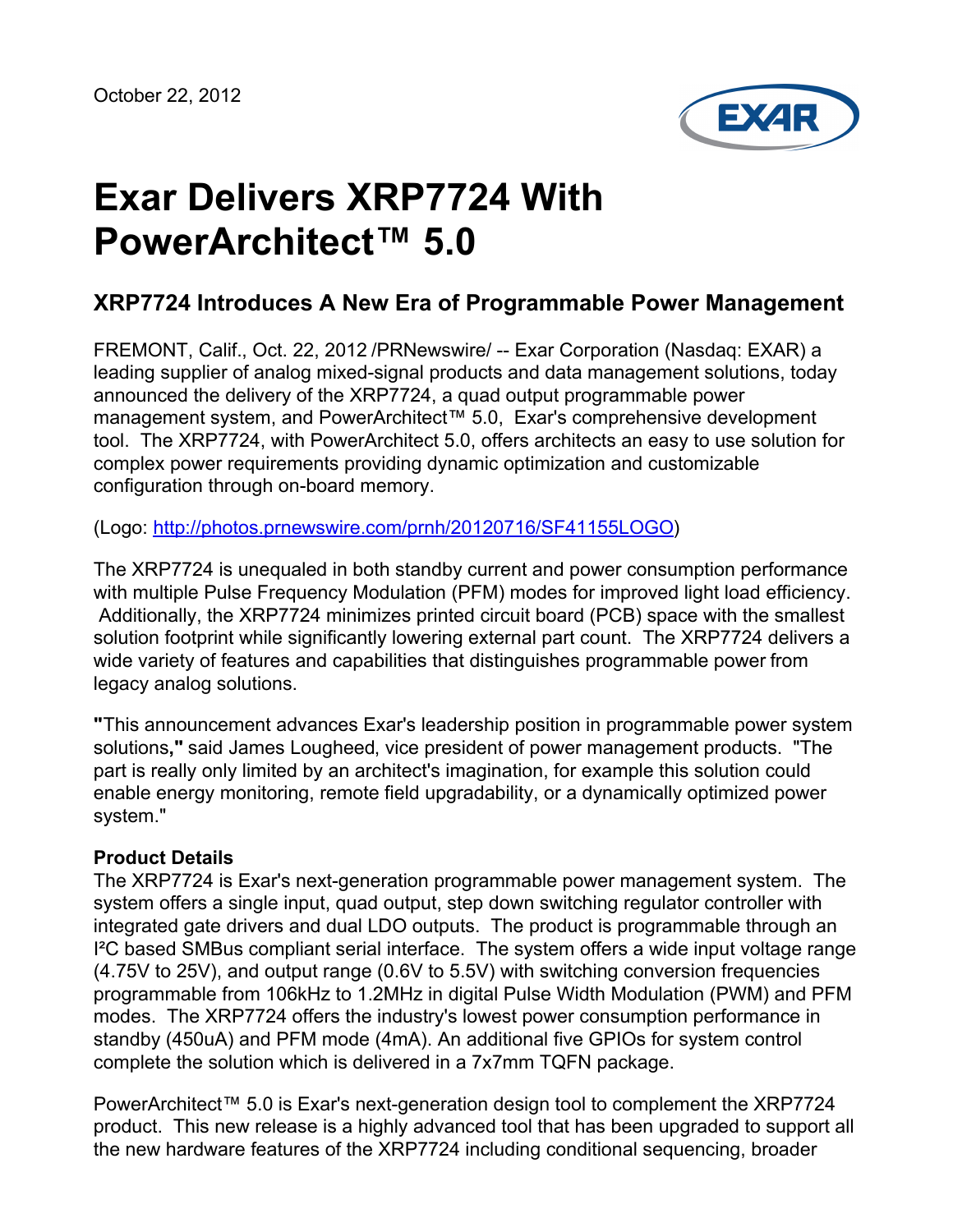fault management, and more extensive GPIO configuration. The tool also includes improvements such as chip verify, auto-wizard inductor and capacitor value selection, multiple device communication and improved status and interrupt register management.

The tool possesses an updated and more user friendly environment to aide designers in their increasingly complex power supply designs.

## **About Power XR Technology**

Exar's Programmable Power Management family is marketed under the Power<sup>XR</sup> brand. The Power<sup>XR</sup> family of products combines programmable power conversion control and monitoring technology with high performance analog circuitry in the industry's leading portfolio of programmable power management system solutions. Power<sup>XR</sup> enables system architects to create innovative products with advanced, intelligent, switching power supplies that significantly reduce wasted power and improve overall time to market compared to legacy analog power-supply regulators.

Exar's PowerArchitect development tools enable designers to intelligently configure the power supply's voltage setting and current thresholds, fault monitoring and response, soft start and active shutdown timing, channel sequencing, phase shift management and loop response amongst other features. Dynamic control and full system monitoring enable system architects and power designers alike to develop custom, proprietary system power designs that add value to their end applications.

### **Product Availability and Pricing**

The XRP7724 is available now in volume quantities and comes standard in a RoHs compliant, halogen free 44 pin TQFN package. 1,000-unit price for the XRP7724 with PowerArchitect 5.0 is \$6.75 each. Customers are encouraged to [download](http://powerxr.exar.com/) PowerArchitect™ 5.0 and test the ease of use and extensibility of the design tool (registration required).

### **Power Management Products**

Exar designs and develops traditional power management products as well as innovative programmable power management systems. Exar's power management products simplify the power and system architecture in a wide variety of end markets for both line and battery-powered electronic equipment. With over 30 years of analog and mixed-signal expertise, Exar's power management solutions are trusted everyday to provide an unprecedented combination of high efficiency, high performance, board space optimization and improved system reliability while reducing costs and time to market.

### **Additional Information**

Additional information on the Power<sup>XR</sup> XRP7724 is available <u>[online](http://www.exar.com/power-management/power-conversion/programmable-power/xrp7724)</u>.

Additional information on Exar's Programmable power management system family is also available [online](http://www.exar.com/power-management/programmable-power/).

### **About Exar**

Exar Corporation designs, develops and markets high performance analog mixed-signal integrated circuits and advanced sub-system solutions for data communication,